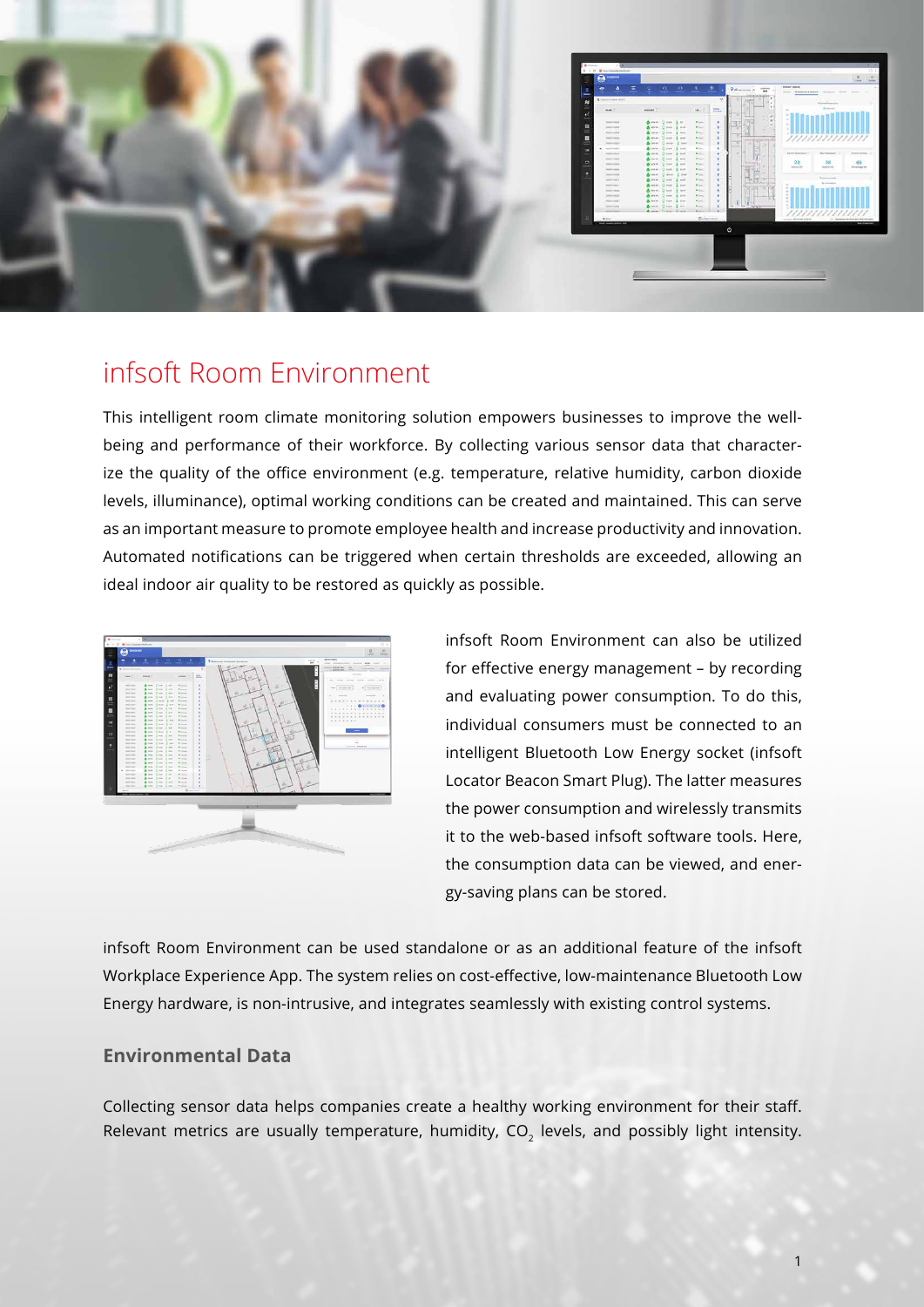## **Analysis & Insights**

Interpreting the gathered environmental sensor data helps with the monitoring and optimization of office spaces. That way, the health and productivity of personnel can be increased.

#### **Room Climate Control**

Sensor data can be integrated into a mobile app. With existing interfaces to the building control system, adjustments to the room climate, such as temperature regulation, can be made via the app.

### **Technical Implementation**

Beacons with integrated sensors for collecting environmental data ("Sensor Beacons") and infsoft Locator Nodes 1400 are installed on the premises. Based on the sensor functions, the beacons determine various values such as temperature and relative humidity in the area to be monitored. Via Bluetooth, the collected data is sent to a Locator Node 1400 within range. From there, the data is transmitted to the infsoft LocAware platform®, where it is intelligently processed and made available via web services.



**Required Hardware**

any third-party solution, implemented via API

#### **Deployed Software**





**[infsoft Sensors](https://www.infsoft.com/platform/processing-output/sensors/) [infsoft Analytics](https://www.infsoft.com/platform/processing-output/analytics/) [infsoft Automation](https://www.infsoft.com/platform/processing-output/automation/)**